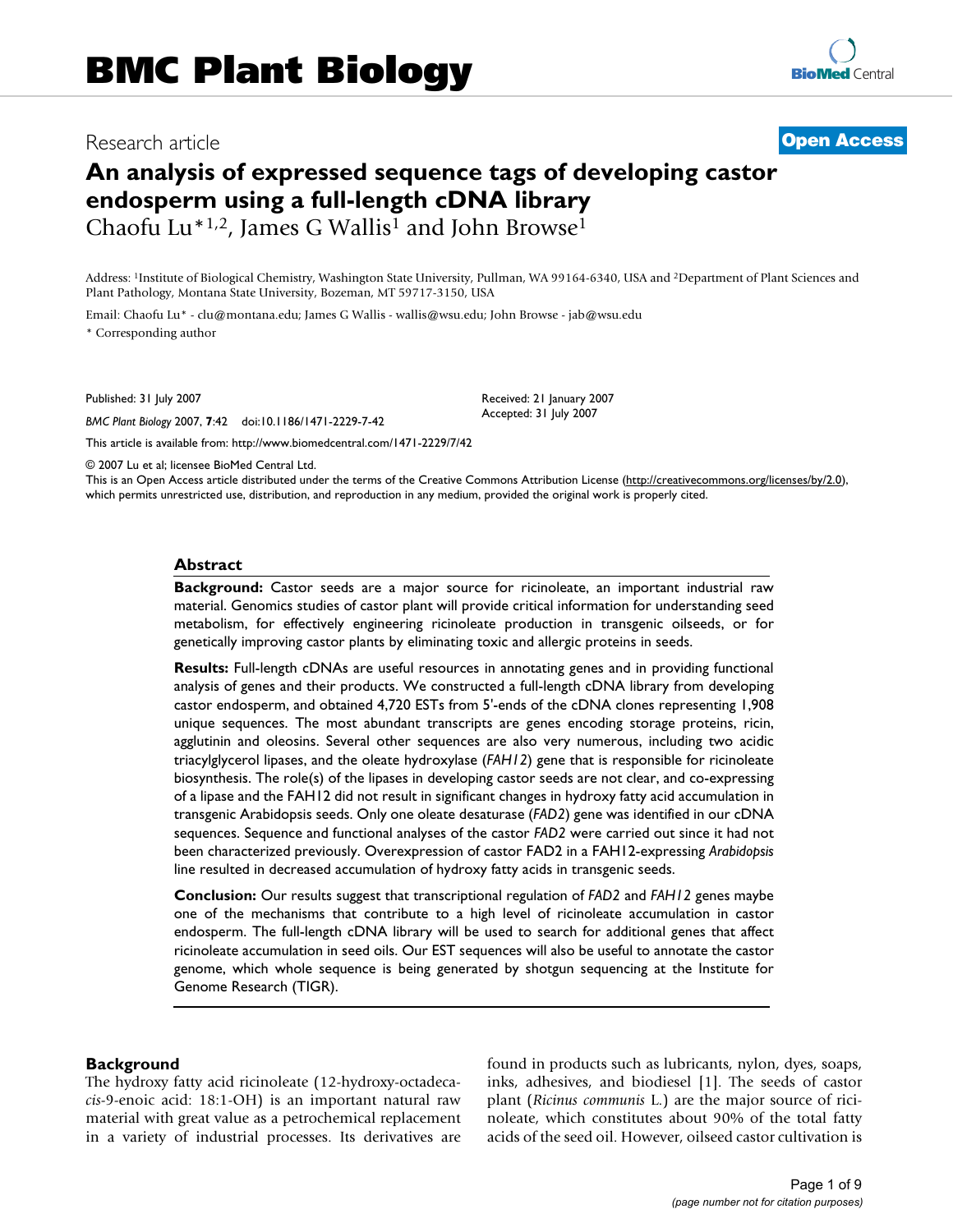limited to tropical and sub-tropical regions, and seeds are laboriously harvested by methods that are difficult to adapt to large-scale production. In addition, castor seeds contain the poisonous ricin as well as strongly allergenic 2S albumins, which pose health threats for workers during planting, harvesting and processing. It is therefore highly desirable to produce ricinoleate in temperate oilseed crops through genetic engineering.

Ricinoleate biosynthesis in castor seeds is catalyzed by an oleate ∆12-hydroxylase (FAH12), a close homologue of the oleate ∆12-desaturase (FAD2) [2]. The FAH12 adds a hydroxy group (-OH) to the twelfth carbon of oleic acid moieties esterified to the *sn*-2 position of phosphatidylcholine [3]. Expression of FAH12 in transgenic tobacco and *Arabidopsis* caused the accumulation of hydroxy fatty acids, but only to about 17% of total seed oil, far less than that in the native castor seeds [4-6]. To increase ricinoleate in transgenic oilseeds and create a castor oil replacement, it is necessary to better understand the mechanisms of lipid metabolism in castor seed. We are specifically interested in the expression profile of genes that are coexpressed with the *FAH12* gene because some of these gene products may also contribute to ricinoleate accumulation in developing castor seeds. Expressed sequence tag (EST) analysis provides a convenient and efficient gateway for identification of genes expressed in specific tissues and cells as well as allowing characterization of the level of transcript expression [7]. Despite the availability of a small number (744) of ESTs from developing castor endosperm [8], and a more wealthy EST collection from leaves recently released by the Institute of Genome Research [9], gene expression information in developing castor endosperm is limited. There was no full-length cDNA resource in castor either. In this report, we sequenced the 5'ends of about 5,000 cDNA clones from a full-length cDNA library derived from developing castor endosperm, the storage organ in castor seed. We analyzed the abundance of specific cDNAs from 4,720 EST sequences. We found that the castor oleate desaturase (*RcFAD2*) sequence is much less abundant than that of the *FAH12* in our cDNA sequences, suggesting a transcriptional control of these two genes in castor endosperm to favor ricinoleate accumulation.

#### **Results and discussion**

*Single-pass sequencing of a castor full-length cDNA library* In order to systematically analyze genes expressed in developing castor seeds and to facilitate functional analysis of the cDNA clones, we constructed an oriented fulllength cDNA library in a lambda vector that incorporated the Gateway cloning system. The quality of this library was assessed by PCR and sequencing of the inserted cDNA clones. The length of insert cDNA clones ranged from  $\sim$  600 bp to over 6 kb, which reflected the size distribution

of the first-strand cDNA population. Moreover, many genes known to be involved in lipid metabolism are present in the library [6]. Our analysis after sequencing of 140 clones indicated that over 90% of the clones contain full-length protein coding sequences [6]. These observations suggested that there was not significant bias towards short cDNA clones during the full-length library construction. In this study, we sequenced the 5'-ends of about 5,000 plasmid clones that were excised from the amplified lambda library by the Gateway cloning process. To maximize the efficiency of cDNA sequencing, we used a sequencing primer located immediately adjacent to the 5'ends of cDNA inserts. This yielded 4,720 high quality (Phred Q>20 [10]) sequences, which included approximately 2.25 M castor sequence. Further examination resulted in 4,288 sequences that contained over 200 nucleotides with an average length of 679 nucleotides per EST (Fig. 1). Visual examination of 100 random sequences and their translated results using the translation tool <http://us.expasy.org/tools/dna.html> indicated that the average length of the 5'-untranslated region (UTR) is about 75 nucleotides. Cluster analysis and assembly of these sequences resulted in a total of 1,908 unique EST sequences with 587 contigs (30.8%) (Fig. 2) and 1,321 singletons (69.2%). We have deposited 4,288 sequences in the dbEST division of GenBank.



#### Figure 1 Distribution of sequence length of ESTs containing more than 200 nucleotides.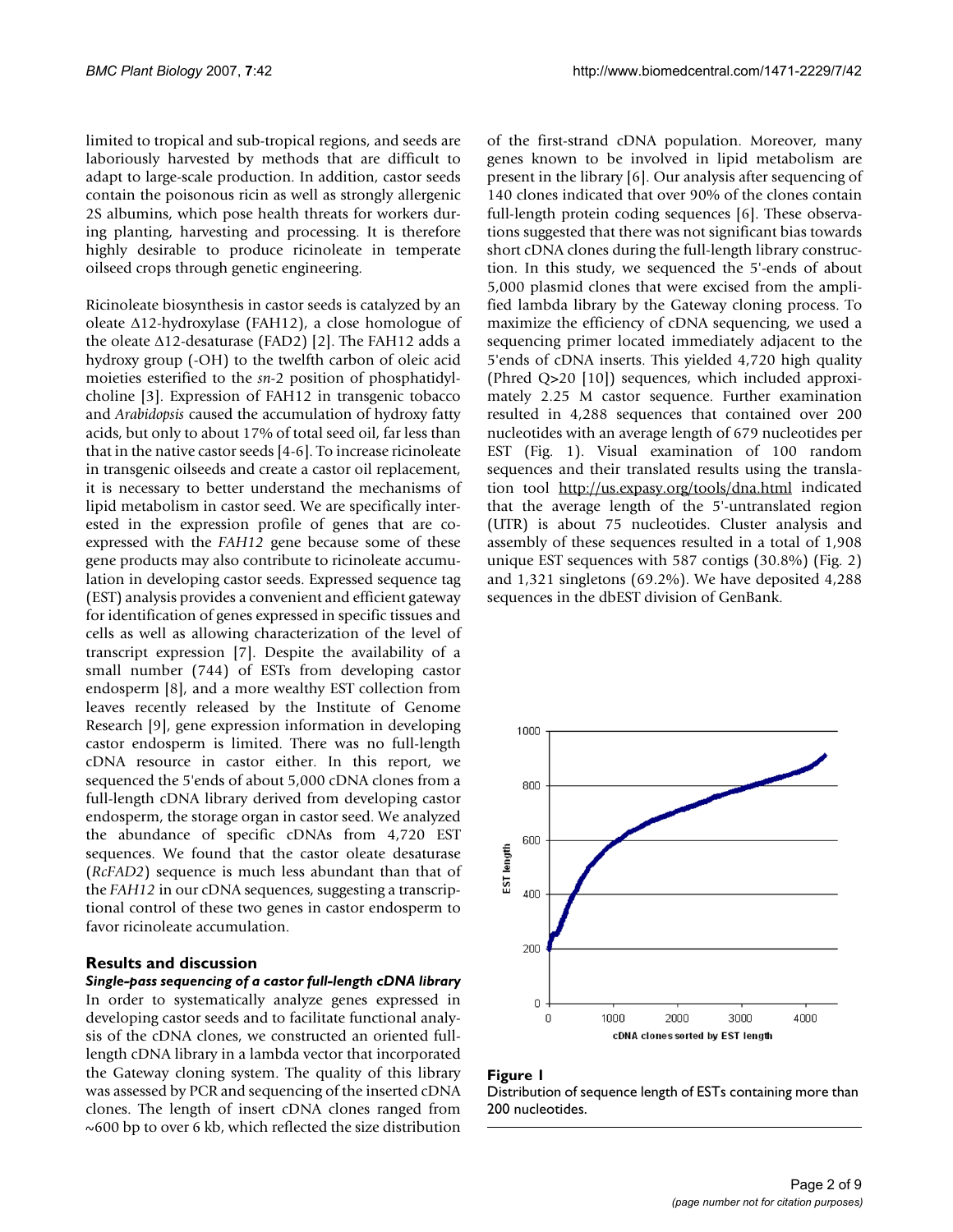

**Figure 2** Distribution of EST clusters of more than 2 sequences.

## *Highly expressed genes mostly encode storage proteins and oleosins*

The purpose of this study is to obtain a brief snapshot of genes expressed in developing castor endosperm, and to identify genes that may contribute to ricinoleate accumulation. We compared each unique EST sequence with the non-redundant (nr) protein databases of the NCBI and Arabidopsis proteins at TAIR using the BLASTX program. The results [see Additional file 1] indicated that about 95% of the sequences identified homologues in *Arabidopsis* or other organisms. The remaining 5% of the genes encode proteins that may be unique to castor, or to the *Euphorbiaceae*, since no homologues were found in the available databases. About 13% of the genes encode proteins whose functions in *Arabidopsis* or other organisms remain unknown. Table 1 lists the most abundant sequences (>10 EST counts) from the library. Similar to the ESTs in developing *Arabidopsis* seeds [11], genes encoding storage proteins are the most abundant ones in developing castor seed, comprising about 18% of the total. These proteins include *Ricinus communis* seed storage proteins, a legume-like protein and its precursor, and the allergenic 2S albumin and its precursor. Genes encoding the toxic proteins ricin and agglutinin are also highly expressed in developing castor endosperm (1.5% and 1.2% of total, respectively). This information is useful for the transgenic strategy to eliminate the toxic ricin and agglutinin and the allergenic 2S albumin from castor seeds [12]. On the other hand, normalization of the library by eliminating these highly abundant sequences before further sequence analysis will increase the efficiency of gene discovery, since genes expressed in fewer copies will be more readily detected.

Oil-body oleosin genes are also highly expressed, making up about 4% of the total sequences. The 209 ESTs for oleosins in the sequenced clones represent 6 different genes according to sequence similarity to *Arabidopsis* oleosin homologues. These genes are expressed at different levels. The castor oleosin *RcOLE2* (accession No. [AAR15172\)](http://www.ncbi.nih.gov/entrez/query.fcgi?db=Nucleotide&cmd=search&term=AAR15172), a homologue of the Arabidopsis *At4g25140*, is the most abundant one (170 ESTs). There are 34 ESTs representing the *RcOLE1* (accession No. [AAR15171](http://www.ncbi.nih.gov/entrez/query.fcgi?db=Nucleotide&cmd=search&term=AAR15171)), a homologue of *At3g01570*. Others are much less abundant. Only two ESTs are homologous to *At5g51210*, and one EST each for the oleosins that are homologous to *At2g25890*, *At3g18570*, and *At3g27660*, respectively. In contrast, expression levels of different oleosins in developing *Arabidopsis* seeds vary less dramatically. For example, the EST counts for *At4g25140*, *At5g40420* and *At3g27660* are 9, 38 and 49, respectively from 10,522 sequences [11]. The relatively high abundant 21-KD oleosin gene (*At5g40420*) in *Arabidopsis* seeds is absent in our cDNA sequences of castor. These findings suggest that different oleosins may play different roles in oil accumulation in castor and *Arabidopsis* seeds. In our high-throughput screening experiment, we found that co-expressing RcOLE2 (an At4g25140 homologue) with FAH12 resulted in moderately increased hydroxy fatty acid accumulation in transgenic *Arabidopsis* seeds [6]. At4g25140 plays an important role in regulating oil body size in *Arabidopsis* seed [13]. The abundance of *RcOLE2* in our EST collection suggests it may play a similar role in castor seed.

## *The acidic lipases are highly expressed in developing castor endosperm*

Besides storage proteins, oleosins, ricin and a metallothionein-like protein as listed in Table 1, there are several genes that are somewhat abundant in our cDNA library. These include lipid transfer proteins, genes encoding components of the protein biosynthetic apparatus such as alanine aminotransferase, ribosomal proteins, and elongation factor 1-alapha, as well as proteins involved in carbohydrate metabolism such as glyceraldehyde-3-phosphate dehydrogenase, enolase, and triosephosphate isomerase. The genes in this class also include the oleate hydroxylase (*FAH12*) and other genes of lipid metabolism such as acyl carrier protein (ACP), stearoyl-ACP desaturase, and malonyl-CoA:ACP transacylase.

Interestingly, as listed in Table 1, we identified a class-3 triacylglycerol lipase (cn82) that is highly abundant (23 ESTs) in our cDNA library. This gene, we termed *RcTGL3*, was recently characterized as an acidic triacylglycerol (TAG) lipase of the castor bean [14]. A close homologue of this gene (*RcTGL3-2*) with 87% sequence identity was also identified (cn81), and its full-length sequence was determined (GenBank accession No. [EF071862](http://www.ncbi.nih.gov/entrez/query.fcgi?db=Nucleotide&cmd=search&term=EF071862)). The *RcTGL3-2* gene is moderately abundant in our cDNA library (8 ESTs). The more abundant *RcTGL3* gene is specifically expressed in developing castor endosperm as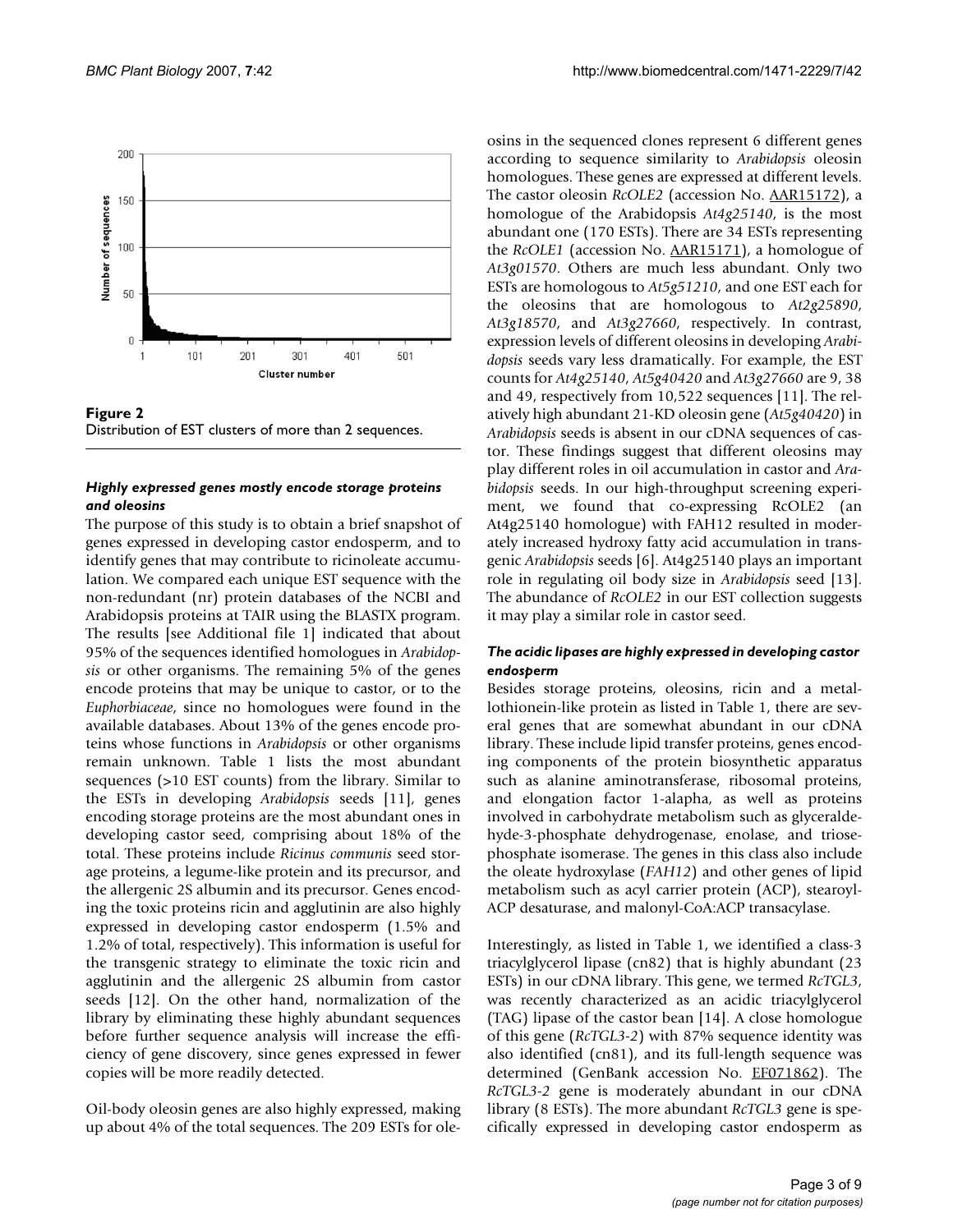| Cluster ID | No of ESTs      | Arabidopsis homolog | Functional description of gene product                            |
|------------|-----------------|---------------------|-------------------------------------------------------------------|
| cn56       | 296             | At5g44120           | legumin precursor                                                 |
| cn69       | 193             | At5g54740           | 2S albumin                                                        |
| cn55       | 164             | At5g44120           | seed storage protein [Ricinus communis]                           |
| cn67       | 170             | At4g25140           | Oleosin                                                           |
| cn22       | 106             | At4g27140           | 2S albumin precursor (Allergen Ric c 1)                           |
| cn162      | 73              |                     | Agglutinin precursor (RCA)                                        |
| cn161      | 56              | At5g59680           | Ricin precursor                                                   |
| cn18       | 48              | At3g09390           | Metallothionein-like protein                                      |
| cn62       | 37              | At4g27140           | 2S albumin                                                        |
| cn16       | 34              | At3g01570           | 16.9 kDa oleosin                                                  |
| cn29       | 27              | At4g27150           | 2S albumin precursor (Allergen Ric c 1)                           |
| cn123      | 26              | At1g72330           | alanine aminotransferase                                          |
| cn167      | 25              | At5g39850           | 40S ribosomal protein S9 (RPS9C)                                  |
| cn209      | 25              | At3g18280           | Probable nonspecific lipid-transfer protein AKCS9 precursor (LTP) |
| cn82       | 23              | At3g14360           | lipase (class 3) family                                           |
| cn267      | 23              | At1g08360           | 60S ribosomal protein L10A (RPL10aA)                              |
| cn200      | 20              | Atlgl $3440$        | glyceraldehyde-3-phosphate dehydrogenase                          |
| cn137      | 19              | At5g54770           | Thiazole biosynthetic enzyme, chloroplast precursor               |
| cn332      | 18              | At2g36530           | Enolase (2-phosphoglycerate dehydratase)                          |
| cn76       | 18              | At1g65090           | unknown protein                                                   |
| cn13       | 18              | $\blacksquare$      | No hits                                                           |
| cn59       | 16              | At1g62710           | Vacuolar processing enzyme precursor (VPE)                        |
| cn120      | 16              | At2g05920           | subtilisin-like serine protease, putative                         |
| cn196      | 16              | At3g02470           | S-adenosylmethionine decarboxylase                                |
| cn115      | 16              | At2g05990           | enoyl-ACP reductase                                               |
| cn93       | 16              | At3g12120           | oleate 12-hydroxylase – castor bean                               |
| cn91       | 15              | At5g60390           | elongation factor - alpha (EF-1-ALPHA)                            |
| cn201      | 15              | At2g32060           | putative 40S ribosomal protein S12                                |
| cn12       | 4               | At1g54580           | Acyl carrier protein 1, chloroplast precursor (ACP 1)             |
| cn112      | 13              | At 1g43800          | acyl- [acyl-carrier-protein] desaturase (stearoyl-ACP desaturase) |
| cn155      | 12              | At1g77510           | Protein disulfide isomerase precursor (PDI)                       |
| cn203      | 12              | At3g55440           | Triosephosphate isomerase, cytosolic (TIM)                        |
| cn402      | 12              | At3g05590           | 60S ribosomal protein L18 (RPL18B)                                |
| cn113      | 12              | At2g30200           | malonyl-CoA:Acyl carrier protein transacylase                     |
| cn21       | 12              |                     | No hits                                                           |
| cn127      | 12              | At5g13490           | ADP, ATP carrier protein 1, mitochondrial precursor               |
| cn142      | 12              | At1g79550           | cytosolic phosphoglycerate kinase I                               |
| cn335      | 12              | At2g36640           | embryonic protein BP8                                             |
| cn158      | 12              | At1g43170           | L3 Ribosomal protein                                              |
| cn77       | $\mathbf{H}$    | At5g63660           | proteinase inhibitor se60-like protein                            |
| cn422      | $\mathbf{H}$    | At1g67360           | stress related protein -related                                   |
| cn53       | $\mathbf{H}$    | At5g39850           | 40S ribosomal protein S9 (RPS9C)                                  |
| cn202      | $\overline{10}$ | At5g12380           | Annexin-like protein RJ4                                          |
| cn192      | $\overline{10}$ | At1g04820           | alpha-tubulin                                                     |
| cn320      | $\overline{10}$ | At4g11600           | glutathione peroxidase, putative                                  |
| cn324      | $\overline{10}$ | At3g07565           | OSJNBa0067K08.3 [Oryza sativa (japonica cultivar-group)]          |
| cn105      | $\overline{10}$ | At3g16640           | Translationally controlled tumor protein homolog (TCTP)           |

#### **Table 1: The most abundant sequences from a full-length cDNA library of developing castor endosperm**

revealed by RT-PCR analysis (data not shown; also see [14]). The function of a TAG lipase is to hydrolyze TAG into fatty acids and the intermediate products diacylglycerol or monoacylglycerol. The high level of expression of the TAG lipases along with many lipid synthetic genes in developing endosperm of castor seeds raised questions about their roles in seed development or lipid accumulation. Speculating that they might play a role in ricinoleate accumulation in castor endosperm, we transformed the two lipase homologues independently into a FAH12 expressing *Arabidopsis* line, CL37 [6], and the fatty acid methyl esters of the transgenic seeds were analyzed by GC. The fatty acid compositions of the transgenic seeds that co-expressed FAH12 and either lipase genes showed no significant difference from those of CL37 (data not shown). This result suggested that the lipases might not have significant contribution to fatty acid synthesis in transgenic Arabidopsis seeds. We did not pursue further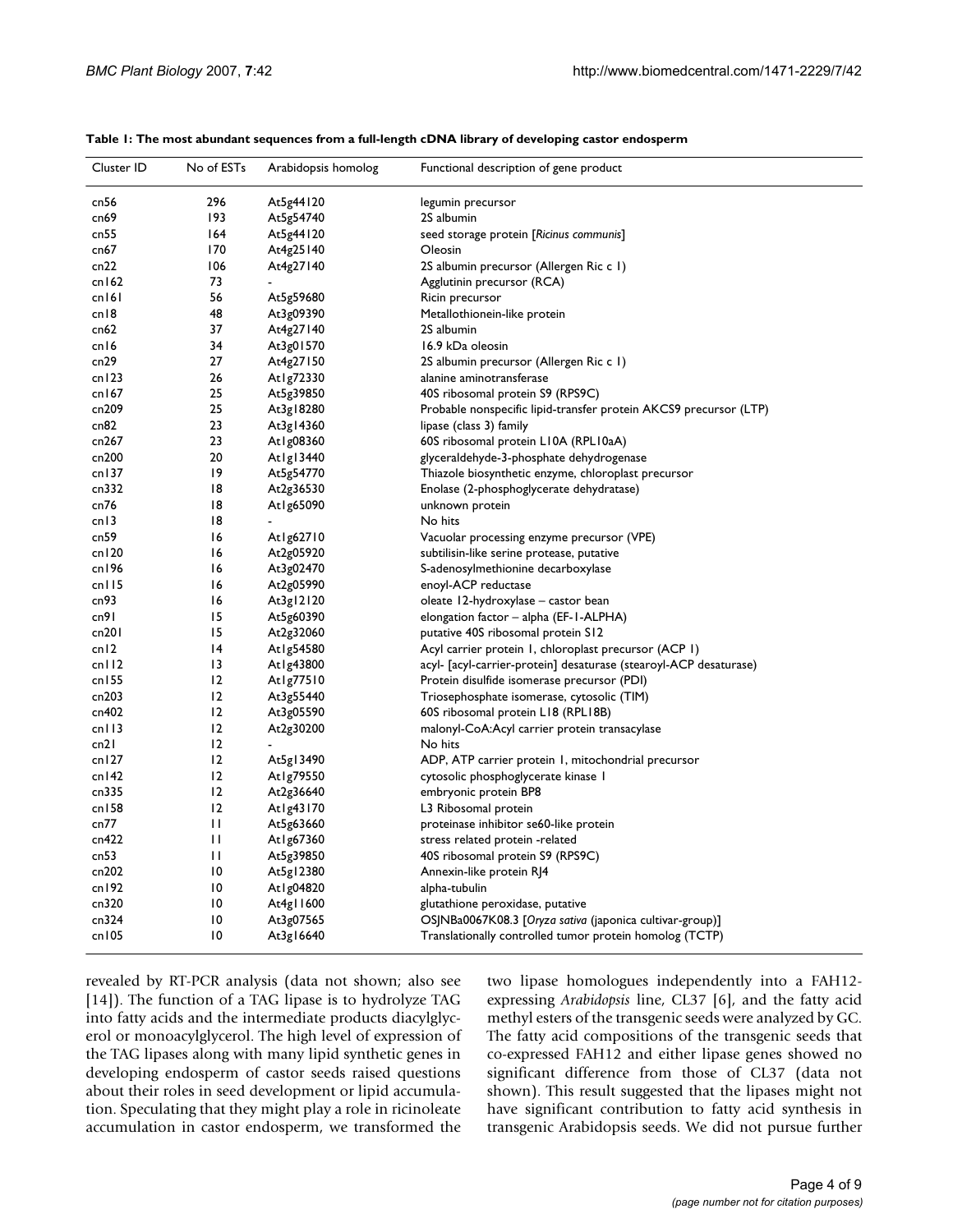studies of the transgenic lines since they had no effect on hydroxy fatty acid accumulation. Whether the transgenic lipase genes have altered lipase activities and their consequences on seed metabolism and physiology remain subjects of future investigations.

It is not clear why lipases express at such a high level of expression in developing seeds while lipid synthesis is actively taking place. The acidic lipase protein has also been detected in dry and germinating castor seeds [14], suggesting a role in breakdown of storage lipids to support post-germinative seedling development. However, the presence of a neutral or alkaline TAG lipase in castor seed and its predominant role in lipolysis [15] conflicts with this simple interpretation. Reverse-genetic analysis by knockout or knock-down of these genes in castor plant may provide an answer to the function(s) of the acidic lipases in developing seeds, as transformation technology has recently been extended to castor [16].

## *The* **FAD2** *gene is not highly expressed in developing castor seed*

One of our purposes in analyzing ESTs was to identify genes that are important to lipid metabolism in castor endosperm. In contrast to a very high abundance of oleosins, and the moderately high abundance of some genes including the *FAH12* and others that are listed in Table 1, most genes involved in lipid metabolism occur once or a few times in our EST data. Although about 3% of the genes we identified encode proteins involved in various aspects of lipid metabolism, they represent a small proportion of the approximately 150 lipid metabolism genes expressed in *Arabidopsis* seeds [17]. For example, genes encoding enzymes such as diacylglycerol acyltransferase and others known to play major roles in TAG biosynthesis were not detected by our EST analysis, although some were detected by PCR analysis of our library [6].

We identified only one cDNA clone amongst our ESTs encoding the yet uncharacterized castor FAD2 oleate desaturase, and determined the full-length sequence of this gene (GenBank accession No. [EF071863\)](http://www.ncbi.nih.gov/entrez/query.fcgi?db=Nucleotide&cmd=search&term=EF071863). The deduced amino acid sequence of castor FAD2 shares a high level (74%) of identity to that of the FAH12 (Fig. 3). To confirm the functional identity of the castor FAD2 cDNA, we have cloned the corresponding ORF into the expression vector pYES2 (Invitrogen, CA) behind the inducible promoter GAL1, and transformed into *S*. *cerevisiae* cells. Yeast cells have been used successfully for functional expression of several plant microsomal desaturases including FAD2, as they act as a very convenient host due to its simple fatty acid profile, the presence of only one major fatty acyl desaturase, and the appropriate redox chain in a suitable membrane [18]. The fatty acid analysis of the transformant yeast cells grown in galactose-containing medium showed the presence of a new fatty acid, which was not present either in the wild-type yeast or in the control cells transformed with the empty vector pYES2. The new fatty acid was identified as linoleic acid (18:2) by GC-MS (Fig. 4).

The low abundance of *FAD2* is a surprising contrast with the high level expression of *FAH12*, with 16 ESTs from the total of 4,412 analyzed sequences. This difference in expression level was also confirmed by an RT-PCR analysis (Fig. 5). Since FAD2 and FAH12 act on the same substrate, 18:1-phosphatidylcholine [3], a low level of *FAD2* expression may favor FAH12 and thus result in a high level of ricinoleate accumulation in castor seeds. To test this idea, we over-expressed the castor *FAD2* in the CL37 *Arabidopsis* line expressing the *FAH12* transgene. Indeed, analysis of 104 CL37/FAD2 plant lines demonstrated a negative correlation between levels of desaturation and hydroxylation. As shown in Figure 6, the oleate hydroxylation proportion  $[OHP = (18:1OH + 18:2OH)$ (18:1+18:2+18:3+18:1OH+18:2OH)] decreased as the oleate desaturation proportion (ODP =  $(18:2 + 18:3)$ ) (18:1+18:2+18:3 +18:1OH +18:2OH)) increased. The hydroxy fatty acid content (total HFA) is reduced from 17+/-1% in the CL37 parental line to less than 5% in the most-extreme *FAD2* transgenics (Table 2). This effect is not likely a result of homologous co-suppression since castor *FAD2* and *FAH12* are only ~70% identical in nucleotide sequence. This result suggests that castor endosperm is highly specialized to ricinoleate synthesis through the evolution of *FAH12*, a member of the *FAD2* superfamily [19]. Regulation of *FAD2* and *FAH12* expression in castor

| <b>FAH12</b>         | $\mathbf{1}$ | MGGGGRMSTVITSNNSEKKGGSSHLKRAPHTKPPFTLGDLKRAIPPHCFERSFVRSFSYV                                                 | 60               |
|----------------------|--------------|--------------------------------------------------------------------------------------------------------------|------------------|
| FAD <sub>2</sub>     | 1            | $\ldots$ VPPP.---- VE. DD SS QI.K K IP                                                                       | 56               |
| <b>FAH12</b>         | 61           | AYDVCLSFLFYSIATNFFPYISSPLSYVAWLVYWLFOGCILTGLWVIGHECGHHAFSEYO                                                 | 120              |
| FAD <sub>2</sub>     | 57           | $VLTLAVVY. HLLPEPL.RLUVVAD$                                                                                  | 116              |
| <b>FAH12</b>         | 121          | LADD IVGLIVHSALLVPYFSWKYSHRRHHSNIGSLERDEVFVPKSKSKISWYSKYLNNPP                                                | 180              |
| FAD <sub>2</sub>     | 117          |                                                                                                              | 176              |
| <b>FAH12</b>         | 181          | GRVLTLAATLLLGWPLYLAFNVSGRPYDRFACHYDPYGPIFSERERLOIYIADLGIFATT                                                 | 2.4 <sub>0</sub> |
| FAD <sub>2</sub>     | 177          |                                                                                                              | 236              |
| <b>FAH12</b>         | 241          | FVLYOATMAKGLAWMRIYGVPLLIVNCFLVMITYLOHTHPAIPRYGSSEWDWLRGAMVT                                                  | 300              |
| FAD2                 | 237          |                                                                                                              | 296              |
| <b>FAH12</b>         | 301          | VDRD VGVLNKVF HNI ADTHVAHHLFATVPHYHANEATKA I KP I MGE YYR YDGTP F YK ALM                                     | 360              |
| FAD <sub>2</sub>     | 297          |                                                                                                              | 356              |
| <b>FAH12</b><br>FAD2 | 361<br>357   | REAKECLFVEPDEGAPTOGVFWYRNKY<br>387<br>$\ldots$ , $\ldots$ TY. $\ldots$ R. DARONG, $\ldots$ , N. $\ldots$ 383 |                  |

## **Figure 3**

**Sequence comparison between the oleate hydroxylase (FAH12) and the oleate desaturase (FAD2) in castor**. The FAD2 is four amino acids shorter than the FAH12 at the N-terminus (shown by dashes). Identical amino acids are indicated by dots. The three regions containing histidine residues conserved among fatty acid desaturases are shown in red letters. The 8 amino acids in bold faces have been shown to be involved in determining the catalytic outcome of the desaturation/hydroxylation reactions [31].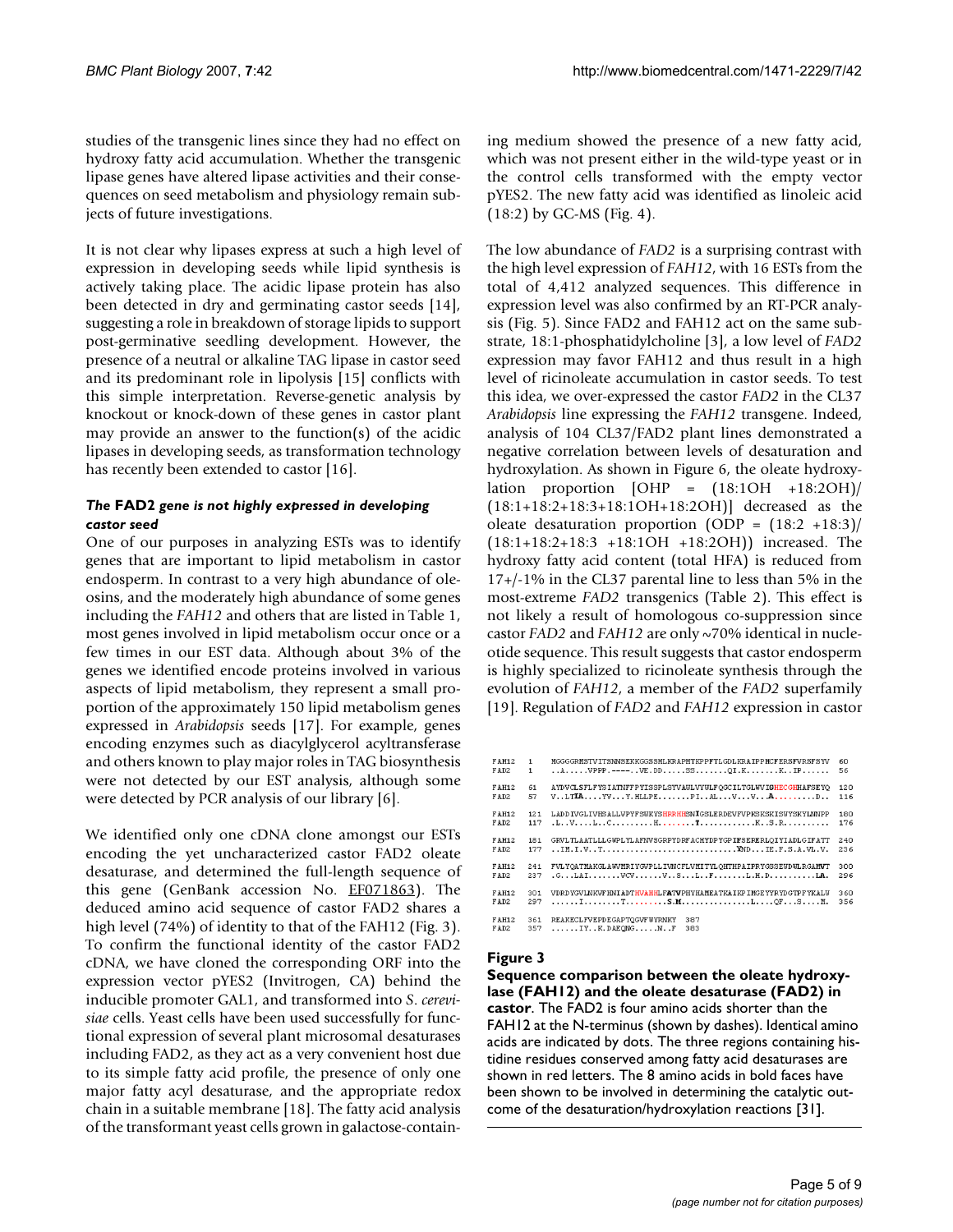

#### Figure 4

**Functional analysis of the castor FAD2 enzyme by heterologous expression in yeast**. Fatty acid methyl esters of yeast cells transformed with empty vector pYES2 (left) and *RcFAD2* gene were analyzed by gas chromatography.

endosperm may contribute to high-level accumulation of ricinoleate in castor oils. In castor endosperm, expression of *FAD2* may be kept at minimum to maintain membrane lipid synthesis and normal cell functions. There may be also other *FAD2* homologs in castor that were not detectable in our EST analyses since we used mRNA from a specific stage of endosperm development. In addition, the FAH12 enzyme has a low level of desaturation activity [20]. Although this scenario may be true in castor endosperm, heterologous expression of *FAH12* in a FAD2 deficient *Arabidopsis* line (*fad2*) did not result in an increased level of hydroxy fatty acid accumulation in transgenic seeds [20]. Other components in developing castor endosperm probably have co-evolved with the FAH12 enzyme to facilitate hydroxy fatty acid synthesis and assembly into storage oils [6]. The search for such factors is an ongoing process in the authors' laboratories and will benefit from the cDNA library and EST analysis described here.

#### **Conclusion**

We report here an analysis of the ESTs derived from a fulllength cDNA library of castor developing endosperm. The ESTs are enriched in genes encoding storage proteins, ricin, oleosins, as well as other housekeeping cellular components such as those for protein synthesis. We identified two ESTs of the castor acidic TAG lipases, which are abundantly expressed in developing castor endosperm. Expression of these lipases did not increase ricinoleate accumulation in transgenic *Arabidopsis* seeds. Their func-



#### **Figure 5**

**Comparison of expression levels of castor** *FAD2***,**  *FAH12* **and oleosin (***OLE2***) genes in developing endosperm by RT-PCR analysis**. (a, d) *FAD2*; (b, e) *FAH12*; (c, f) *OLE2*. PCR conditions are 94°C 30s, 55°C 30s and 72°C 1min for 15 cycles (a, b, c) or 25 cycles (d, e, f). Equal amount (3  $\mu$ L) of PCR reactions (total 20  $\mu$ L) were loaded for electrophoresis.

tion in castor developing seed remains unclear. In contrast to *FAH12*, *FAD2* is much lower in abundance in our cDNA library, suggesting that regulation of *FAD2* and *FAH12* expression in castor endosperm may contribute to high-level accumulation of ricinoleate in castor oils, and our results in transgenic Arabidopsis plants support this possibility.



#### Figure 6

**Comparison of levels of oleate desaturation (ODP) and hydroxylation (OHP) in seeds of 104** *Arabidopsis*  **transgenic lines co-expressing castor** *FAD2* **and**  *FAH12*. The first plant line is the control, CL37.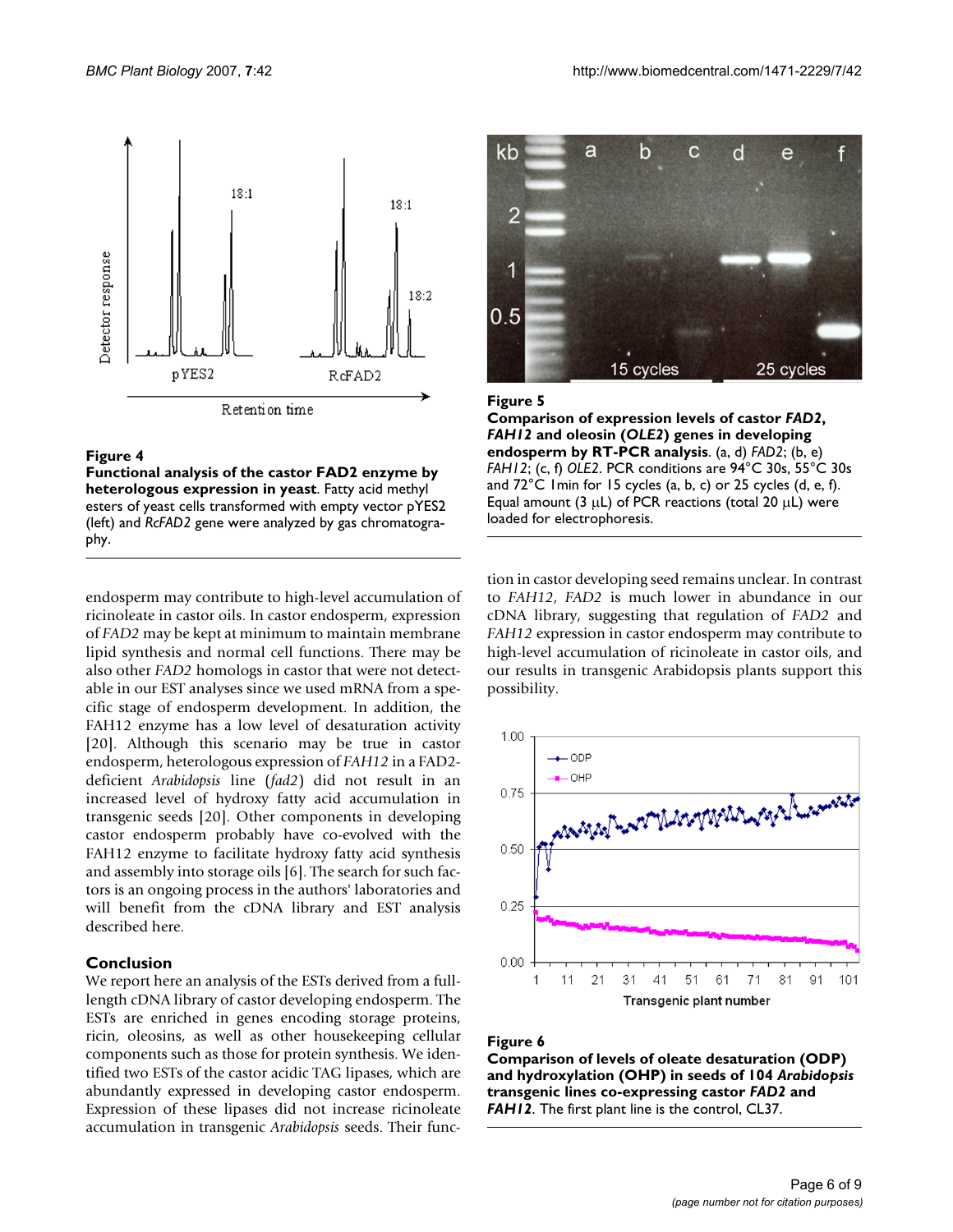| Line | Fatty acid composition (mol%) |      |      |      |      |        |                  | <b>ODP</b>       | OHP  |      |
|------|-------------------------------|------|------|------|------|--------|------------------|------------------|------|------|
|      | 16:0                          | 18:0 | 8:   | 18:2 | 18:3 | 18:1OH | 18:2OH           | <b>Total HFA</b> |      |      |
| CL37 | 13.7                          | 6.3  | 33.1 | 22.1 | 6.3  | 14.2   | 3.2              | 17.4             | 0.29 | 0.22 |
| 89   | 11.7                          | 6.0  | 23.4 | 35.3 | 7.4  | 12.5   | 3.1              | 15.5             | 0.51 | 0.19 |
| 97   | 11.6                          | 6.1  | 20.4 | 38.7 | 8.3  | 11.5   | 2.8              | 14.3             | 0.58 | 0.18 |
| 63   | 11.0                          | 7.2  | 20.9 | 39.I | 8.3  | 10.4   | 2.4              | 12.8             | 0.58 | 0.16 |
| 9    | 10.4                          | 5.9  | 17.5 | 44.7 | 8.6  | 9.5    | 2.9              | 12.4             | 0.64 | 0.15 |
| 34   | 10.5                          | 6.0  | 17.9 | 44.9 | 9.2  | 8.5    | 2.3              | 10.8             | 0.65 | 0.13 |
| 20   | 10.5                          | 5.3  | 16.9 | 47.1 | 9.6  | 7.5    | 2.7              | 10.2             | 0.67 | 0.12 |
| 65   | 10.5                          | 4.8  | 17.9 | 46.2 | 11.1 | 6.5    | 2.5              | 9.0              | 0.65 | 0.11 |
| 29   | 9.8                           | 5.3  | 19.5 | 47.7 | 9.9  | 5.5    | 1.7              | 7.3              | 0.69 | 0.09 |
| 17   | 10.4                          | 4.4  | 17.2 | 49.5 | 11.6 | 4.5    | $\overline{1.8}$ | 6.3              | 0.70 | 0.07 |
| 83   | 12.4                          | 4.0  | 18.3 | 48.0 | 12.2 | 3.2    | 0.9              | 4.1              | 0.72 | 0.05 |

**Table 2: Fatty acid compositions of the hydroxylase-transgenic line CL37 and selected lines that were transformed with the additional castor** *FAD2* **gene. Data represent mean values of three independent GC analyses**

A full-length cDNA resource is particularly valuable for the correct annotation of genomic sequences and for the functional analysis of genes and their products [6,21,22]. Recently, The Institute for Genomic Research (TIGR) has initiated a project to generate redundant sequence analysis of the castor genome <http://castorbean.tigr.org>. Our results contribute to a better understanding of the castor plant at the genomic level, most especially for understanding seed metabolism. Future EST work will focus on subtractive or normalized cDNA library material to expedite gene discovery and functional genomic studies. We will also include EST analyses using mRNA extracted from different stages of seed development. Our ultimate goal is to identify genetic factors contributing to increased ricinoleate accumulation in seed oils, first in *Arabidopsis* and ultimately in oilseed crops.

## **Methods**

## *Construction of a full-length cDNA library*

A full-length cDNA library was constructed in a lambda vector incorporating the Gateway cloning system [6]. Briefly, developing castor seeds were harvested at 20 days after pollination at developmental stage IV, when the endosperm undergoes rapid dimensional growth and gain in weight [23]. The embryos were removed and total RNA was extracted from the endosperm. After mRNA purification, first strand full-length cDNA was generated with Superscript III reverse transcriptase (Invitrogen) and primer 5'-GAGAGAGAGAGAGAGAGAGGATCCACTC-GAG TTTTTTTTTTTTTTTTVN-3' (including the restriction sites for BamHI and XhoI), followed by the cap-trapping procedure described by Carninci and Hayashizaki [24]. Second strand cDNA was synthesized using the Single-Strand Linker Ligation Method [25]. The resulting doublestranded cDNA was digested with SstI and XhoI, then ligated into the digested arms of the  $\lambda_{GW}$  cloning vector [6]. The ligation product was packaged with Max Plax (Epicentre, Madison, WI) according to manufacturer's protocol. Consequently, a full-length cDNA library containing  $\sim$  5  $\times$  10<sup>5</sup> clones was obtained.

## *Sequencing of a full-length cDNA library*

For sequencing, the cDNA library was transferred into the plasmid vector pDONR201 (Invitrogen) by the BP cloning process, then transformed into *E. coli* DH10B by electroporation. With the assistance of the Research Technology Support Facility at Michigan State University, colonies were picked randomly, inoculated into 96-well plates containing 1 mL of LB media and incubated at 37°C for 18 hr. DNA from bacterial cultures was purified using a Qiagen 3000 robot, and cDNA inserts were sequenced once from the 5'end of each clone using the BigDye terminator kit and an automated DNA capillary sequencer (ABI 3730, Applied Biosystems). The sequencing primer (5'-AAAAGCAGGCTGAGCTCGTCG-3') was designed to overlap the cDNA insertion site so that vector sequences were not included in EST sequences.

## *Sequence data analysis and EST clustering*

The 5' DNA EST sequence chromatogram data were basecalled using the program Phred [10]; EST reads were quality trimmed using the Phred quality score at a position where five ambiguous bases (phred quality > 2 and at least 200 bp) were found within 15 consecutive bases. EST sequences were clustered using the software stackPACK (provided by SANBI [26]). Groups that contained only one sequence were classified as singletons. EST sequences longer than 200 bp were compared to NCBI [27] and TAIR [28] databases using the BLASTX program.

## *Functional analysis of the* **FAD2** *gene*

The corresponding open reading frame (ORF) of the castor *FAD2* gene was amplified by PCR using Phusion DNA polymerase (New England Biolabs) and the following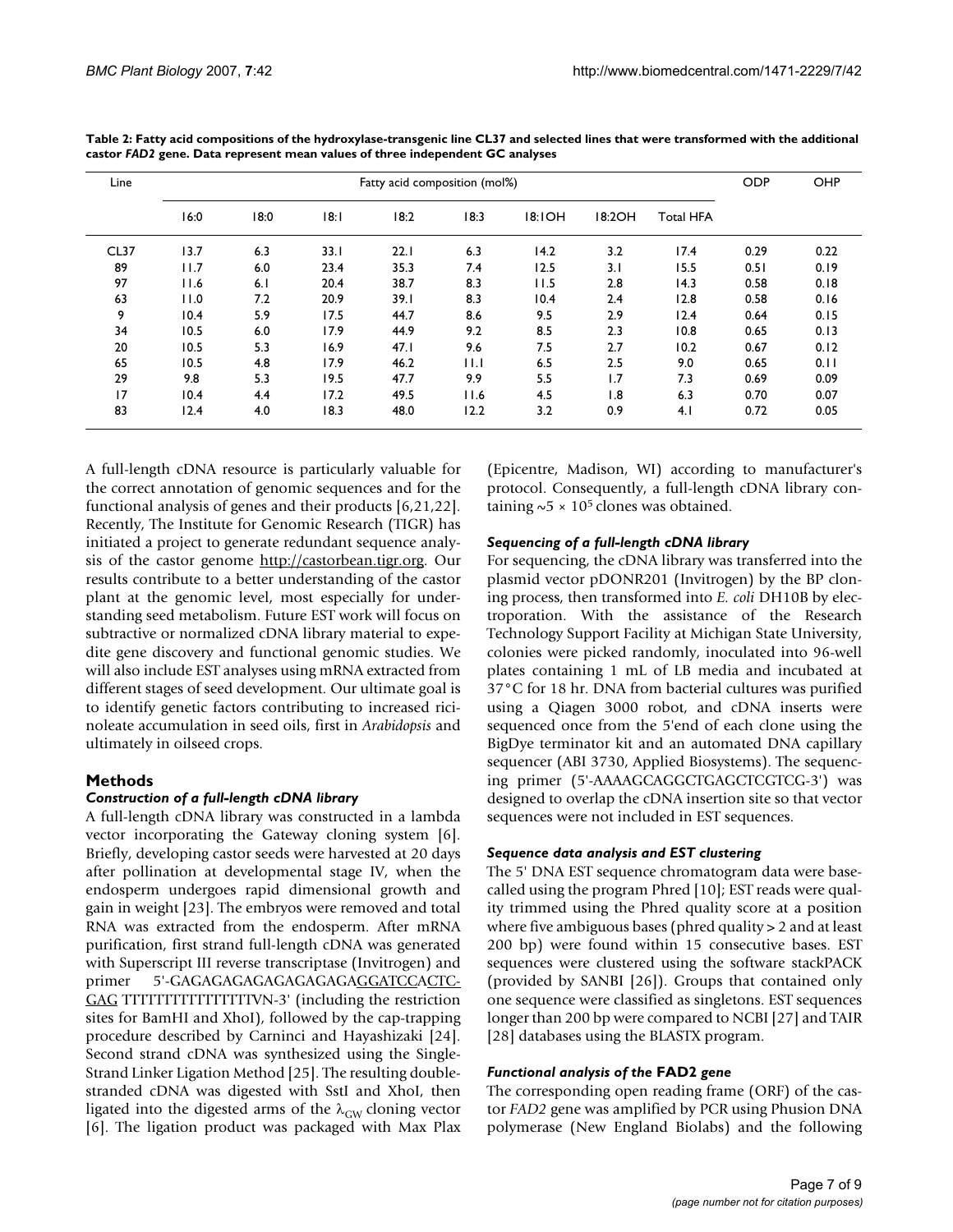pair of specific primers: 5'-GCAAGCTTATGGGTGCTGGT-GGCAGAAT-3' and 5'-GATCTAGATCAAAATTTGTTGT-TATACCAG-3'. For ligation behind the inducible GAL1 gene promoter of the yeast expression vector pYES2 (Invitrogen, CA), the primers were extended by a HindIII or a XbaI restriction site (underlined), respectively. The resulting 1.2-kb PCR product was cloned into the vector pYES2 and transformed into the *Saccharomyces cerevisiae* strain DBY747 using the Frozen-EZ Yeast Transformation kit (Zymo Research, CA). Complete minimal drop out-uracil medium containing 2% glucose as the exclusive carbon source was inoculated with a single colony and grown at 30°C over night. FAD2 expression was induced by transferring the cells into the above medium containing 2% galactose instead of glucose, and grown overnight. Yeast cells were harvested by centrifugation at 1500 g for 5 min at 4°C, and washed once with distilled water. Fatty acid analyses were conducted as described below.

For RT-PCR analysis of *FAD2*, 1 µg of mRNA extracted from developing castor endosperm was used to do reverse transcription in 20 µL volume using the SuperScript III first-strand cDNA synthesis system for RT-PCR following the manufacturer's instructions (Invitrogen, CA). PCR was conducted using the above primers specific to castor *FAD2* gene and 0.5 µL cDNA from the RT reaction. The PCR reaction was initiated by one cycle of 94°C for 3 min, and followed by 15 or 25 cycles of 94°C 30s, 55°C 30s and 72°C 1 min. For amplification of the *FAH12* gene, the following pair of gene specific primers were used: 5'- ATGGGAGGTGGTGGTCGCAT-3' and 5'-TTAATACTTGT-TCCGGTACC-3'. The primers 5'-ATGGCTGAGCAT-CAACAATCAC-3' and 5'-TCAGCCCTGTCCTTCATCTC-3' were used to amplify the oleosin *OLE2* gene. All three resulting PCR products are full-length cDNA of the open reading frames.

## *Transgenic plant analysis*

We have previously described the *Arabidopsis* transgenic line CL37, expressing the castor oleate hydroxylase FAH12 [6]. Full-length cDNA clones of the *RcFAD2* and lipase genes were cloned into the plant expression vector pGate-DsRed-Phas [6] by the gateway LR cloning process following the manufacturer's instructions (Invitrogen), and transformed into CL37 by an *Agrobacterium*-mediated floral dip method [29]. Transgenic seeds were screened using the DsRed fluorescent protein marker [6,30]. Transgenic red seeds were sorted for comparison to non-transgenic seeds from the same T1 plant, and the fatty acids were analyzed by gas chromatography. Fatty acid methyl esters were prepared by heating  $\sim$  20 seeds at 80 °C in 1 ml 2.5%  $H_2SO_4$  (v/v) in methanol for 90 min, followed by extraction with 200 µl hexane and 1.5 ml of 0.9% NaCl  $(w/v)$ , then 100 µl of the organic phase was transferred to autoinjector vials. Samples of one µl were injected into an Agilent 6890 GC fitted with a  $30-M \times 0.25$ -mm DB-23 column (Agilent). The GC was programmed for an initial temperature of 190°C for 2 min followed by an increase of 8°C per min to 230°C and maintained for a further 6 min.

## **Authors' contributions**

CL and JGW conducted research; CL and JB designed and planned the experiments. All authors were involved in writing the paper, and agreed the final draft.

## **Additional material**

## **Additional file 1**

*BLAST results of unique castor cDNA sequences. BLAST results of 1,908 unique sequences from a full-length cDNA library of developing castor endosperm.* Click here for file [\[http://www.biomedcentral.com/content/supplementary/1471-](http://www.biomedcentral.com/content/supplementary/1471-2229-7-42-S1.xls) 2229-7-42-S1.xls]

## **Acknowledgements**

The authors thank the Research Technology Support Facility at Michigan State University for cDNA sequencing and bioinformatics services. This research was supported by the Dow Chemical Co. and Dow AgroSciences, the National Research Initiative of the USDA Cooperative State Research, Education and Extension Service grant no. 2006-03263, and the Agricultural Research Center at Washington State University to JB. Support for CL also came from the Concurrent Technologies Cooperation and the Bio-based Product Institute at Montana State University.

#### **References**

- 1. Caupin HJ: **Products from Castor Oil: Past, Present, and Future.** In *Lipid Technologies and Applications* Edited by: Gunstone FD and Padley FB. New York, NY, Marcel Dekker; 1997:787-795.
- 2. van de Loo FJ, Broun P, Turner S, Somerville C: **An oleate 12 hydroxylase from Ricinus communis L is a fatty acyl desaturase homolog.** *P Natl Acad Sci USA P Natl Acad Sci USA* 1995, **92:**6743-6747.
- 3. Bafor M, Smith MA, Jonsson L, Stobart K, Stymne S: **[Ricinoleic acid](http://www.ncbi.nlm.nih.gov/entrez/query.fcgi?cmd=Retrieve&db=PubMed&dopt=Abstract&list_uids=1747126) biosynthesis and triacylglycerol assembly in microsomal [preparations from developing castor bean \(Ricinus commu](http://www.ncbi.nlm.nih.gov/entrez/query.fcgi?cmd=Retrieve&db=PubMed&dopt=Abstract&list_uids=1747126)[nis\) endosperm.](http://www.ncbi.nlm.nih.gov/entrez/query.fcgi?cmd=Retrieve&db=PubMed&dopt=Abstract&list_uids=1747126)** *Biochemical Journal* 1991, **280:**507-514.
- 4. Broun P, Somerville C: **[Accumulation of ricinoleic, lesquerolic,](http://www.ncbi.nlm.nih.gov/entrez/query.fcgi?cmd=Retrieve&db=PubMed&dopt=Abstract&list_uids=9085577) and densipolic acids in seeds of transgenic Arabidopsis plants [that express a fatty acyl hydroxylase cDNA from castor](http://www.ncbi.nlm.nih.gov/entrez/query.fcgi?cmd=Retrieve&db=PubMed&dopt=Abstract&list_uids=9085577) [bean.](http://www.ncbi.nlm.nih.gov/entrez/query.fcgi?cmd=Retrieve&db=PubMed&dopt=Abstract&list_uids=9085577)** *Plant Physiology* 1997, **113:**933-942.
- 5. Smith MA, Moon H, Chowrira G, Kunst L: **[Heterologous expres](http://www.ncbi.nlm.nih.gov/entrez/query.fcgi?cmd=Retrieve&db=PubMed&dopt=Abstract&list_uids=14520576)[sion of a fatty acid hydroxylase gene in developing seeds of](http://www.ncbi.nlm.nih.gov/entrez/query.fcgi?cmd=Retrieve&db=PubMed&dopt=Abstract&list_uids=14520576) [Arabidopsis thaliana.](http://www.ncbi.nlm.nih.gov/entrez/query.fcgi?cmd=Retrieve&db=PubMed&dopt=Abstract&list_uids=14520576)** *Planta* 2003, **217:**507-516.
- 6. Lu C, Fulda M, Wallis JG, Browse J: **[A high-throughput screen for](http://www.ncbi.nlm.nih.gov/entrez/query.fcgi?cmd=Retrieve&db=PubMed&dopt=Abstract&list_uids=16460516) [genes from castor that boost hydroxy fatty acid accumula](http://www.ncbi.nlm.nih.gov/entrez/query.fcgi?cmd=Retrieve&db=PubMed&dopt=Abstract&list_uids=16460516)[tion in seed oils of transgenic Arabidopsis.](http://www.ncbi.nlm.nih.gov/entrez/query.fcgi?cmd=Retrieve&db=PubMed&dopt=Abstract&list_uids=16460516)** *Plant J* 2006, **45:**847-856.
- 7. Audic S, Claverie JM: **[The significance of digital gene expression](http://www.ncbi.nlm.nih.gov/entrez/query.fcgi?cmd=Retrieve&db=PubMed&dopt=Abstract&list_uids=9331369) [profiles.](http://www.ncbi.nlm.nih.gov/entrez/query.fcgi?cmd=Retrieve&db=PubMed&dopt=Abstract&list_uids=9331369)** *Genome Res* 1997, **7:**986-995.
- van de Loo FJ, Turner S, Somerville C: **[Expressed Sequence Tags](http://www.ncbi.nlm.nih.gov/entrez/query.fcgi?cmd=Retrieve&db=PubMed&dopt=Abstract&list_uids=12228533)**<br>**from Developing Castor Seeds.** Plant Physiology 1995, [from Developing Castor Seeds.](http://www.ncbi.nlm.nih.gov/entrez/query.fcgi?cmd=Retrieve&db=PubMed&dopt=Abstract&list_uids=12228533) **108:**1141-1150.
- 9. **Castor Bean Genome Database** [<http://castorbean.tigr.org>]
- 10. Ewing B, Green P: **[Base-calling of automated sequencer traces](http://www.ncbi.nlm.nih.gov/entrez/query.fcgi?cmd=Retrieve&db=PubMed&dopt=Abstract&list_uids=9521922) [using phred. II. Error probabilities.](http://www.ncbi.nlm.nih.gov/entrez/query.fcgi?cmd=Retrieve&db=PubMed&dopt=Abstract&list_uids=9521922)** *Genome Res* 1998, **8:**186-194.